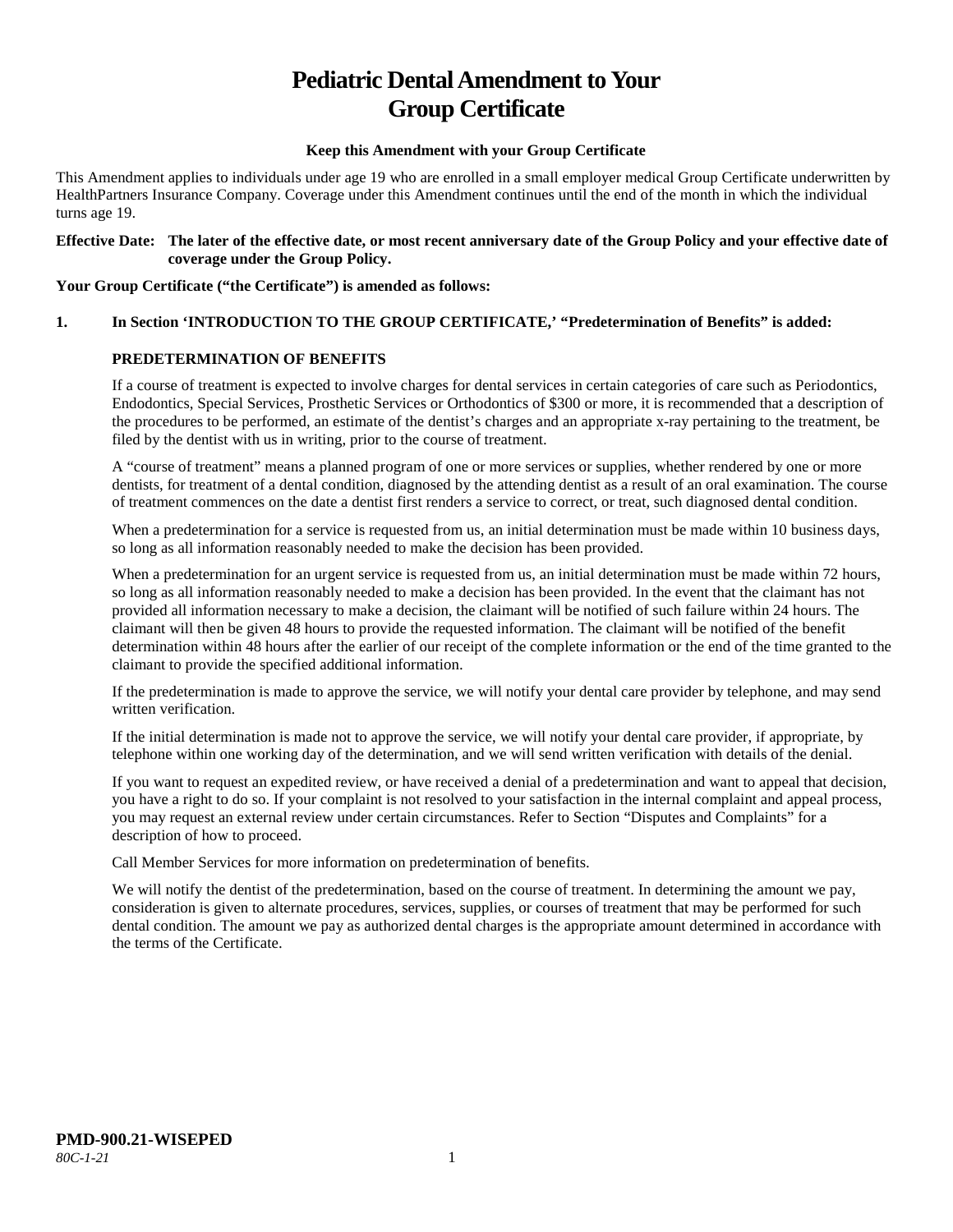If a description of the procedures to be performed, and an estimate of the dentist's charges are not submitted in advance, we reserve the right to make a determination of benefits payable, taking into account alternate procedures, services, supplies or courses of treatment, based on accepted standards of dental practice.

Predetermination for services to be performed is limited to services performed within 90 days from the date such course of treatment was approved by us. Additional services required after 90 days may be submitted in writing, as a new course of treatment, and approved on the same basis as the prior plan.

#### **2. In Section 'DEFINITIONS OF TERMS USED,' the following definitions are added:**

**Clinically Accepted Dental Services.** These are techniques or services, accepted for general use, based on risk/benefit implications (evidence based). Some clinically accepted techniques are approved only for limited use, under specific circumstances.

**Consultations**. These are diagnostic services provided by a dentist or dental specialist other than the practitioner who is providing treatment.

**Cosmetic Care.** These are dental services to improve appearance, without treatment of a related illness or injury.

**Customary Restorative Materials.** These are amalgam (silver fillings), glass ionomer and intraorally cured acrylic resin and resin-based composite materials (white fillings).

**Date of Service.** This is generally the date the dental service is performed. For prosthetic, or other special restorative procedures, the date of service is the date impressions were made for final working models. For endodontic procedures, date of service is the date on which the root canal was first entered for the purpose of canal preparation.

**Dentally Necessary.** This is care which is limited to diagnostic examination, treatment, and the use of dental equipment and appliances and which is required to prevent deterioration of dental health, or to restore dental function. The insured's general health condition must permit the necessary procedure(s). Decisions about dental necessity are made by HealthPartners Insurance Company.'s dental directors or their designees.

**Dentist.** This is a professionally degreed doctor of dental surgery or dental medicine who lawfully performs a dental service in strict accordance with governmental licensing privileges and limitations.

**Elective Procedures.** These are procedures which are available to patients but which are not dentally necessary.

**Emergency Dental Care.** These are services for an acute dental condition that would lead a prudent layperson to reasonably expect that the absence of immediate care would result in serious impairment to the dentition or would place the person's oral health in serious jeopardy.

**Endodontics.** This is the treatment of diseases of the dental pulp. Endodontics includes root canal therapy, pulp capping procedures, apexification and periapical procedures associated with root canal treatment.

**Medically Necessary Orthodontic Services.** These are comprehensive medically necessary services covered for pediatric dental insureds who have a severe handicapping malocclusion related to a medical condition resulting from congenital, craniofacial or dentofacial malformations involving the teeth and requiring reconstructive surgical correction in addition to orthodontic services.

**Oral Surgery.** This is routine surgery involving teeth or alveolar bone, including extraction and alveolectomy. Oral surgery may include other oral treatment and surgery, if a dentist considers it dentally necessary. Oral surgery does not include orthodontia, orthognathic surgery, and placement of dental implants or surgical care that is necessary because of a medical condition.

**Orthodontics.** This is medically necessary dental care for the correction of severe handicapping malocclusion of teeth using appliances and techniques that alter the position of teeth in the jaws.

**Orthognathic Surgery.** This is oral surgery to alter the position of the jaw bones.

**Periodontics.** This is non-surgical and surgical treatment of diseases of the gingiva (gums) and bone supporting the teeth.

**Prosthetic Services.** These are services to replace missing teeth; including the prescribing, repair, construction, replacement and fitting of fixed bridges and full or partial removable dentures.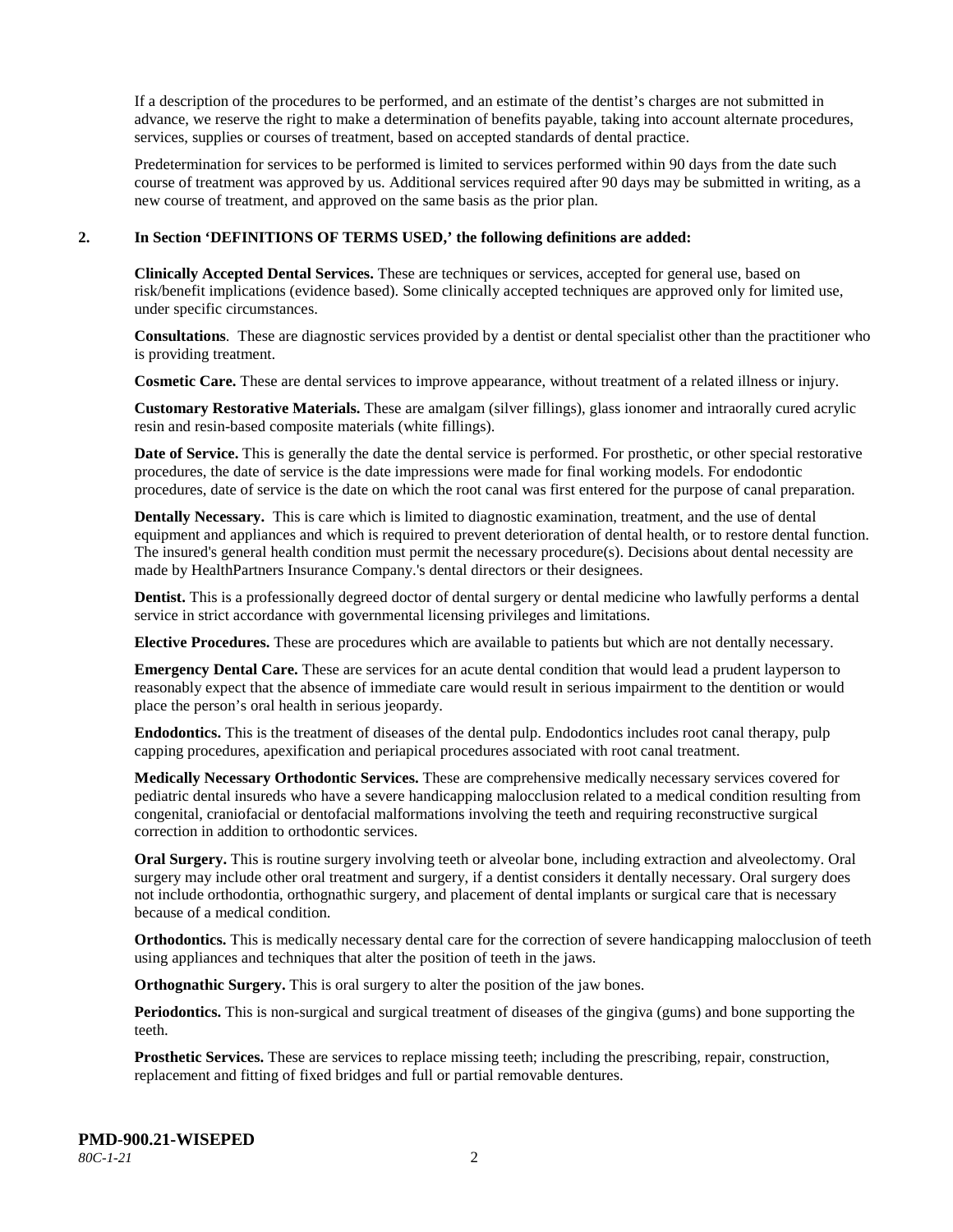# **3. The following are added to Section "SERVICES NOT COVERED," and apply only to Pediatric Dental benefits:**

- Treatment, procedures or services which are not dentally necessary and/or which are primarily educational in nature or for the vocation, comfort, convenience, appearance or recreation of the insured.
- The treatment of conditions which foreseeable result from excluded services.
- For Network Benefits, treatment, procedures or services which are not provided by a network dentist or other authorized provider or are not authorized by us.
- Dental services or supplies which are performed primarily for cosmetic purposes or for the purpose of improving the appearance of your teeth. This includes tooth whitening, tooth bonding and veneers that cover the teeth. This exclusion does not apply to services for reconstructive surgery. However, to the extent that these reconstructive surgery services are paid as medical services under the Certificate, they are not covered as Pediatric Dental services.
- Hospitalization or other facility charges.
- Local anesthesia or use of electronic analgesia billed as a separate procedure is not covered. Inhaled nitrous oxide is not covered. General anesthesia and intravenous sedation are not covered except as indicated in this Amendment.
- Orthodontic services, except as provided in this Amendment.
- Orthognathic surgery (surgery to reposition the jaws).
- Services which are elective, investigative, experimental or not otherwise clinically accepted.
- Procedures, appliances or restorations that are necessary to alter, restore or maintain occlusion, including but not limited to: increasing vertical dimension, replacing or stabilizing tooth structure lost by attrition (including chipping or fractures), or erosion or realigning teeth, except as covered orthodontic services provided in this Amendment. Mandibular orthopedic appliances and bite planes are also not covered.
- Procedures, appliances (other than occlusal guards, as indicated in this Amendment) or restorations for the prevention of bruxism (grinding of teeth) or clenching.
- Services for the following items:
	- o replacement of any missing, lost or stolen dental or implant-supported prosthesis. replacement or repair of orthodontic appliances.
	- o replacement of orthodontic appliances due to non-compliance.
- Services related to a prosthetic or special restorative appliance which was installed or delivered more than 60 days after termination of coverage.
- Diagnostic testing that is performed and billed as a separate procedure such as collection of microorganisms for culture, viral cultures, genetic testing for susceptibility or oral disease and caries susceptibility tests. This includes all oral pathology and laboratory testing charges.
- For non-network coverage, dental services related to the replacement of any teeth missing prior to the insured's effective date under this Amendment.
- Dental services, supplies and devices not expressly covered as a benefit under this Amendment.
- Prescription drugs and medications prescribed by a dentist. This includes gingival irrigation.
- Services provided to the insured which the insured is not required to pay.
- The portion of a billed charge for an otherwise covered service by a non-network provider, which is in excess of our maximum amount allowed. We also do not cover charges or a portion of a charge which is either a duplicate charge for a service or charges for a duplicate service.
- Services for injury or illness either (a) arising out of an injury in the course of employment and subject to workers' compensation or similar law; or (b) for which benefits are payable without regard to fault, under coverage statutorily required to be contained in any motor vehicle or other liability insurance policy or equivalent self-insurance; or (c) for which benefits are payable under another policy of accident and health insurance, Medicare or any other governmental program.
- Except where expressly addressed in this Amendment, when multiple, acceptable treatment options exist related to a specific dental problem, we will provide benefits based upon the least costly alternative treatment. This includes inlay restorations paid as corresponding amalgam restorations.
- Services covered under the patient's medical plan, except to the extent not covered under the patient's medical plan.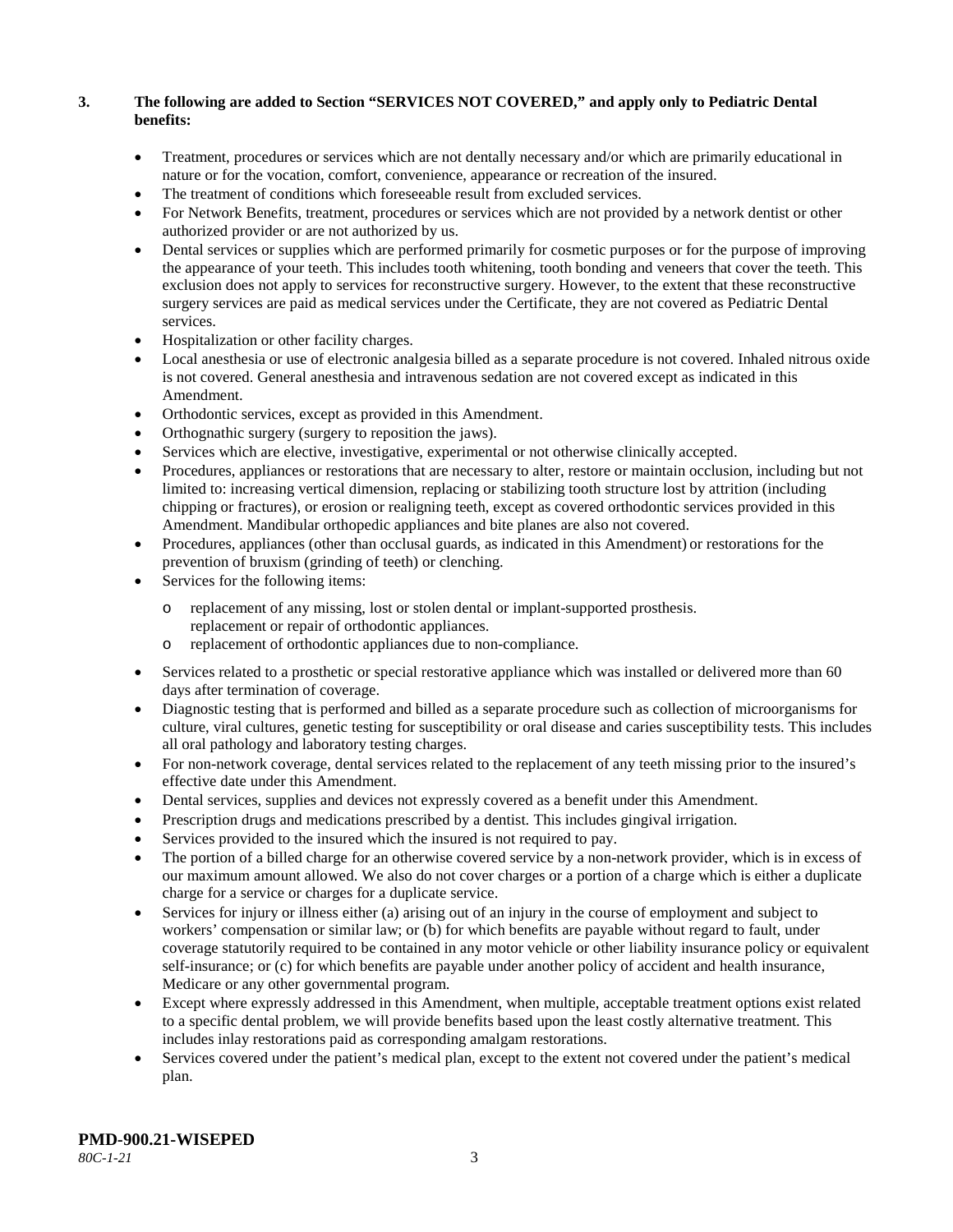- Additional charges for office visits that occur after regularly scheduled hours, missed appointments or appointments cancelled on short notice.
- Onlays, veneers or partial crowns fabricated from extraorally cured composite resin or porcelain.
- Periodontal splinting.
- Athletic mouthguards.
- Charges for infection control, sterilization and waste disposal.
- Charges for sales tax.
- Treatment, procedures, or services or drugs which are provided when you are not covered under this Amendment.
- Cone beam CT capture and interpretation.
- Harvest of bone for use in autogenous grafting procedure.
- Charges for maxillofacial prosthetics.
- Charges for case presentations for treatment planning or behavioral management.
- Charges for enamel microabrasion, odontoplasty and pulpal regeneration.
- Charges for surgical procedures for isolation of a tooth with a rubber dam.
- Non-intravenous conscious sedation and drugs to treat anxiety or pain.
- Charges for endodontic endosseous implants.
- Charges for intentional reimplantation (including necessary splinting).
- Charges for canal preparation and fitting of preformed dowel or post.
- Charges for temporary crowns for fractured teeth.
- Charges for interim or custom abutments for implants.
- Charges for rebonding, recementing and repair of fixed retainers.
- Charges for surgical placement of a temporary anchorage device.
- Charges for autogenous or nonautogenous osseous, osteoperiosteal or cartilage graft of the mandible or maxilla.
- Charges for anatomical crown exposure.
- Interim prostheses.
- Connector bars, stress breakers and precision attachments.
- Provisional pontics, crowns and retainer crowns.
- Copings.
- Oral hygiene instruction.
- Removal of fixed space maintainers.
- Hospital, home and extended care facility visits by dental providers.
- Gold foil restorations.
- Treatment for correction of malocclusion of teeth and associated dental and facial disharmonies, and posttreatment retainers, when treatment is not medically necessary.
- Maxillofacial MRI, maxillofacial ultrasound and sialoendoscopy capture and interpretation.
- Post processing of image or image sets.
- Caries risk assessment and documentation.
- Charges for unspecified procedures.
- Charges for the placement of a restorative foundation for an indirect restoration.
- Charges for periradicular services and bone grafts or other material used in conjunction with periradicular surgery.
- Non-dental administrative fees and charges including, but not limited to dental record preparation, and interest charges.
- Services related to the diagnosis and treatment of Temporomandibular Joint Dysfunction (TMD).

# **4. The Benefits Chart is expanded to include the following:**

# **Pediatric Dental Benefits Chart**

**The Certificate covers Preventive and Diagnostic Services, Basic, Special, Prosthetic and medically necessary Orthodontia Services only, for insureds under age 19.**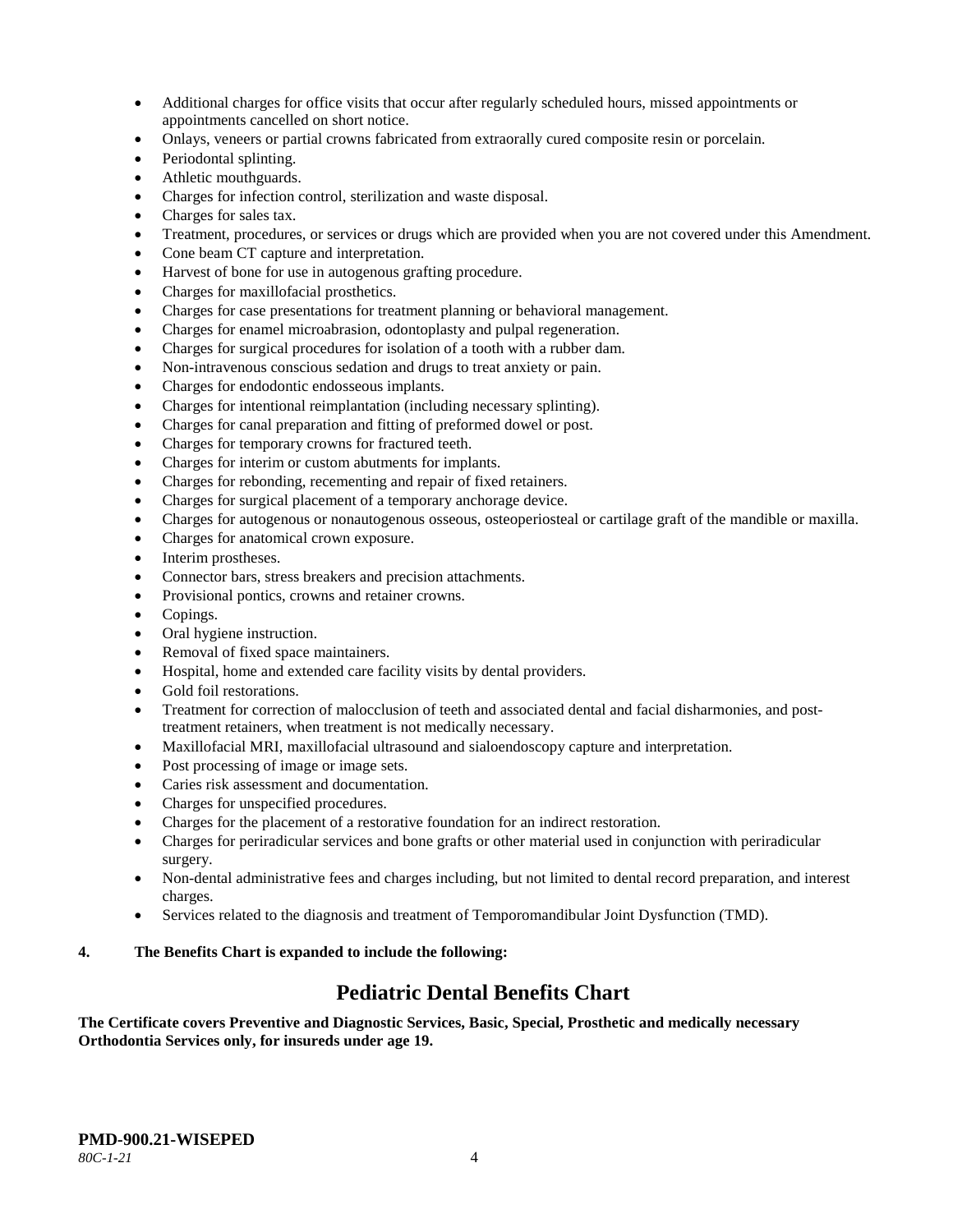**HealthPartners Insurance Company agrees to cover the dental services described below. This Benefits Chart describes the level of payment that applies for each of the covered services. To be covered, dental services or items described below must be medically or dentally necessary. The date of service must be while you are enrolled in the plan.**

**Coverage for eligible services is subject to the exclusions, limitations and other conditions of this Amendment.**

**This dental plan allows you to choose, at any time, dentists within the dental network (Network Benefits), or dentists outside of the network (Non-Network Benefits).**

**The amount that we pay for covered services is listed below. The insured is responsible for the specified dollar amount and/or percentage of charges that we do not pay. Coverage may vary according to your network selection.**

**Benefits are underwritten by HealthPartners Insurance Company.**

**When you use Non-Network providers, benefits are substantially reduced and you will likely incur significantly higher out-of-pocket expenses. A Non-Network provider does not usually have an agreement with HealthPartners Insurance Company to provide services at a discounted fee. In addition, Non-Network Benefits are restricted to the usual and customary amount under the definition of "Charge". The usual and customary amount can be significantly lower than a Non-Network provider's billed charges. If the Non-Network provider's billed charges are over the usual and customary amount, you pay the difference, in addition to any required deductible, copayment and/or coinsurance, and these charges do not apply to the out-of-pocket limit.**

**This plan is subject to plan and benefit changes required to maintain compliance with federal and state law. This includes, but is not limited to, benefit changes required to maintain a certain actuarial value or metal level. We may also change your deductible, coinsurance and out-of-pocket limit values on an annual basis to reflect cost of living increases.**

**These definitions apply to this Amendment.**

| <b>Calendar Year:</b> | This is the 12-month period beginning 12:01 A.M. Central Time, on January 1, and<br>ending 12:00 A.M. Central Time of the next following December 31.                                                                                                                                                                                                                                                                                                                                                                                                                                                                                  |  |
|-----------------------|----------------------------------------------------------------------------------------------------------------------------------------------------------------------------------------------------------------------------------------------------------------------------------------------------------------------------------------------------------------------------------------------------------------------------------------------------------------------------------------------------------------------------------------------------------------------------------------------------------------------------------------|--|
| <b>Charge:</b>        | For covered services delivered by participating network providers, this is the<br>provider's discounted charge for a given dental/surgical service, procedure or item,<br>which network providers have agreed to accept as payment in full.                                                                                                                                                                                                                                                                                                                                                                                            |  |
|                       | For covered services delivered by non-network providers, this is the provider's charge<br>for a given dental/surgical service, procedure or item, up to our maximum amount<br>allowed for that service, procedure or item.                                                                                                                                                                                                                                                                                                                                                                                                             |  |
|                       | Our maximum amount allowed is based on the usual and customary charge for a given<br>dental/surgical service, procedure or item. It is consistent with the charge of other<br>providers of a given service or item in the same region. You must pay for any charges<br>above the maximum amount allowed, and they do not apply to the out-of-pocket limit.                                                                                                                                                                                                                                                                             |  |
|                       | To be covered, a charge must be incurred on or after the insured's effective date and<br>on or before the termination date. For participating network provider charges, the<br>amount of the copayment or coinsurance, or the amount applied to the deductible, is<br>based on the agreed fee applicable to the network provider, or a reasonable estimate of<br>the cost according to a fee schedule equivalent. For non-network provider charges, the<br>amount considered as a copayment or coinsurance, or the amount applied to the<br>deductible, is based on the lesser of the billed charge and our maximum amount<br>allowed. |  |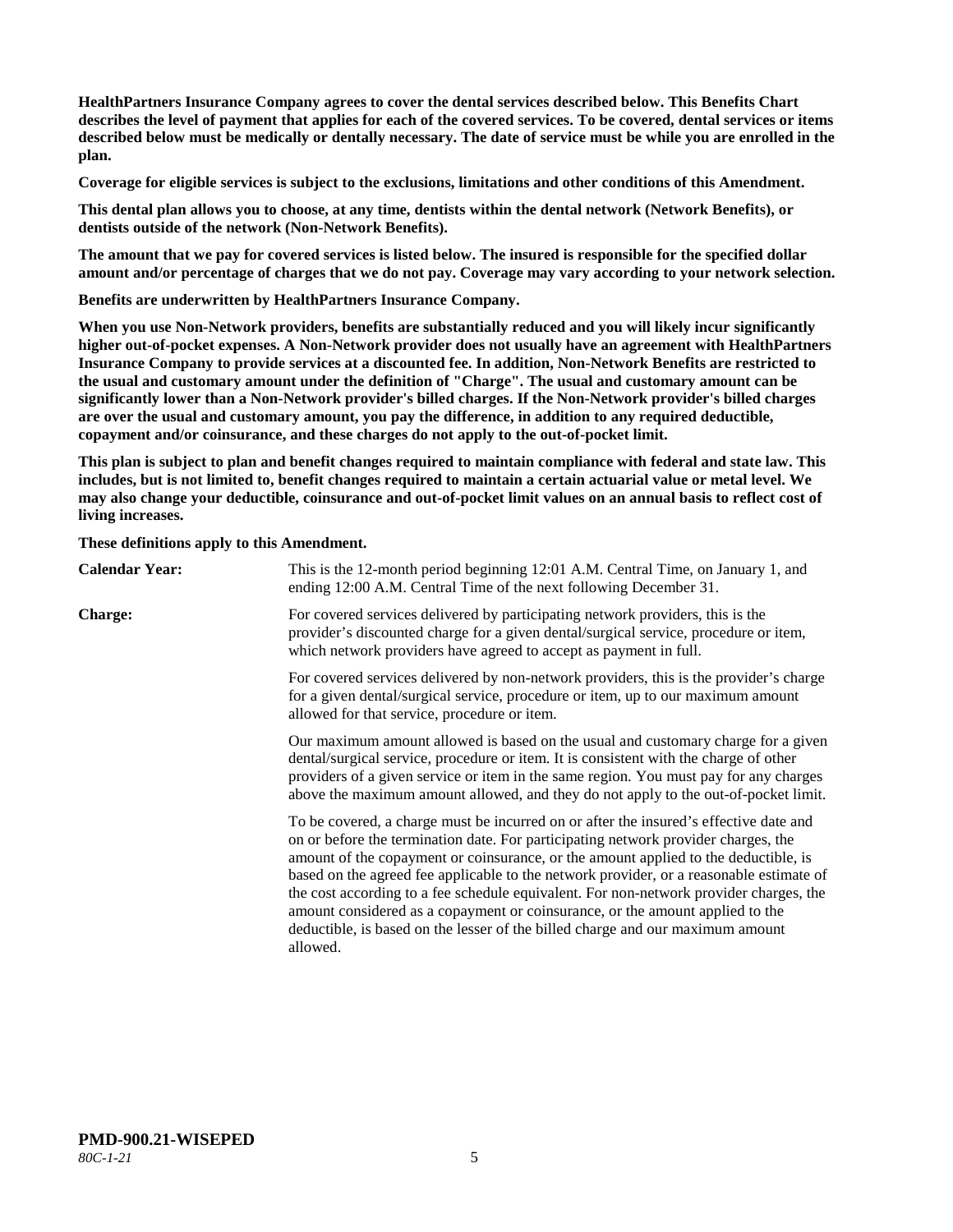| Copayment/Coinsurance:         | The specified dollar amount, or percentage, of charges incurred for covered services,<br>which we do not pay, but which an insured must pay, each time an insured receives<br>certain dental services, procedures or items. Our payment for those covered services or<br>items begins after the copayment or coinsurance is satisfied. Covered services or items<br>requiring a copayment or coinsurance are specified in this Benefits Chart. For<br>participating network provider charges, the amount considered as a copayment or<br>coinsurance is based on the agreed fee applicable to the network provider, or a<br>reasonable estimate of the cost according to a fee schedule equivalent. For non-<br>network provider charges, the amount considered as a copayment or coinsurance is<br>based on the lesser of the billed charge and our maximum amount allowed. A<br>copayment or coinsurance is due at the time a service is rendered, or when billed by<br>the provider.                                                                                                                                                                 |
|--------------------------------|---------------------------------------------------------------------------------------------------------------------------------------------------------------------------------------------------------------------------------------------------------------------------------------------------------------------------------------------------------------------------------------------------------------------------------------------------------------------------------------------------------------------------------------------------------------------------------------------------------------------------------------------------------------------------------------------------------------------------------------------------------------------------------------------------------------------------------------------------------------------------------------------------------------------------------------------------------------------------------------------------------------------------------------------------------------------------------------------------------------------------------------------------------|
| Deductible:                    | The specified dollar amount of charges incurred for covered services, which we do not<br>pay, but an insured or a family has to pay first in a calendar year. Our payment for<br>those services or items begins after the deductible is satisfied. Your plan has an<br>embedded deductible. This means once an insured meets the individual deductible, the<br>plan begins paying benefits for that person. If two or more members of the family meet<br>the family deductible, the plan begins paying benefits for all members of the family,<br>regardless of whether each insured has met the individual deductible. However, an<br>insured may not contribute more than the individual deductible towards the family<br>deductible. The amount of the charges that apply to the deductible are based on (1) the<br>agreed fee applicable to the network provider, or a reasonable estimate of the cost<br>according to a fee schedule equivalent; or (2) the lesser of the billed charge and our<br>maximum amount allowed for the non-network provider. This Benefits Chart indicates<br>which covered services are not subject to the deductible. |
| <b>Out-of-Pocket Expenses:</b> | You pay the specified copayments/coinsurance and deductibles applicable for<br>particular services, subject to the out-of-pocket limit described below. These amounts<br>are in addition to the monthly premium payments.                                                                                                                                                                                                                                                                                                                                                                                                                                                                                                                                                                                                                                                                                                                                                                                                                                                                                                                               |
| <b>Out-of-Pocket Limit:</b>    | You pay the copayments/coinsurance and deductibles for covered services, to the individual<br>or family out-of-pocket limit. Thereafter we cover 100% of charges incurred for all other<br>covered services, for the rest of the calendar year. You pay amounts greater than the out-of-<br>pocket limits if any benefit maximums are exceeded.                                                                                                                                                                                                                                                                                                                                                                                                                                                                                                                                                                                                                                                                                                                                                                                                         |
|                                | Non-Network Benefits above the maximum amount allowed (see definition of "charge"<br>above) do not apply to the out-of-pocket limit.                                                                                                                                                                                                                                                                                                                                                                                                                                                                                                                                                                                                                                                                                                                                                                                                                                                                                                                                                                                                                    |
|                                | You are responsible to keep track of the out-of-pocket expenses. Contact Member Services<br>for assistance in determining the amount paid by the insured for specific eligible services<br>received. Claims for reimbursement under the out-of-pocket limit provisions are subject to<br>the same time limits and provisions described under the "Claims Provisions" section of the<br>Certificate.                                                                                                                                                                                                                                                                                                                                                                                                                                                                                                                                                                                                                                                                                                                                                     |

**Limits shown below are combined under your Network Benefits and Non-Network Benefits.**

# **Individual Calendar Year Deductible**

| <b>Network Benefits</b>                         | <b>Non-Network Benefits</b>                        |
|-------------------------------------------------|----------------------------------------------------|
| See your Network Benefits individual deductible | See your Non-Network Benefits individual           |
| under your Medical Plan Benefits Chart.         | deductible under your Medical Plan Benefits Chart. |

# **Family Calendar Year Deductible**

| <b>Network Benefits</b>                           | <b>Non-Network Benefits</b>                     |
|---------------------------------------------------|-------------------------------------------------|
| See your Network Benefits family deductible under | See your Non-Network Benefits family deductible |
| vour Medical Plan Benefits Chart.                 | under your Medical Plan Benefits Chart.         |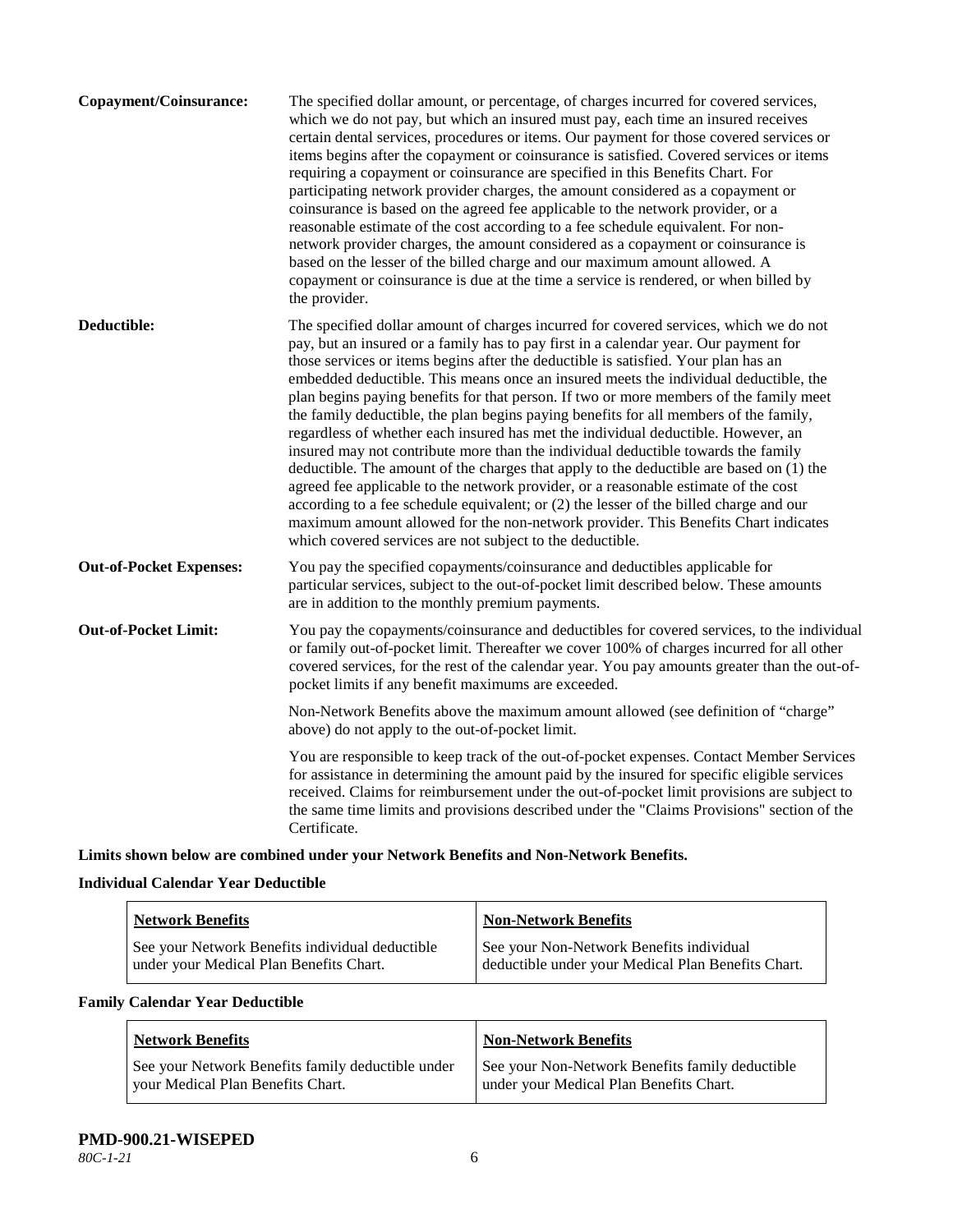| <b>Network Benefits</b>                       | <b>Non-Network Benefits</b>                |
|-----------------------------------------------|--------------------------------------------|
| See your Network Benefits individual out-of-  | See your Non-Network Benefits individual   |
| pocket limit under your Medical Plan Benefits | out-of-pocket limit under yourMedical Plan |
| Chart.                                        | <b>Benefits Chart.</b>                     |

# **Family Calendar Year Out-of-Pocket Limit**

| <b>Network Benefits</b>                      | Non-Network Benefits                         |
|----------------------------------------------|----------------------------------------------|
| See your Network Benefits family out-of-     | See your Non-Network Benefits family out-of- |
| pocket limit under yourMedical Plan Benefits | pocket limit under yourMedical Plan Benefits |
| Chart.                                       | Chart.                                       |

# **PREVENTIVE AND DIAGNOSTIC SERVICES**

# **Covered Services:**

We cover the following preventive and diagnostic services, with certain limitations which are listed below. For this category, deductible does not apply to: Network Benefits.

# **Routine dental care examinations for new and existing patients**

| <b>Network Benefits</b>                             | Non-Network Benefits                                |
|-----------------------------------------------------|-----------------------------------------------------|
| 100% of the charges incurred, limited to twice each | 150% of the charges incurred, limited to twice each |
| calendar year.                                      | calendar year.                                      |

#### **Dental cleaning (prophylaxis or periodontal maintenance cleaning)**

| <b>Network Benefits</b>                             | <b>Non-Network Benefits</b>                        |
|-----------------------------------------------------|----------------------------------------------------|
| 100% of the charges incurred, limited to twice each | 50% of the charges incurred, limited to twice each |
| calendar year.                                      | calendar year.                                     |

#### **Professionally applied topical fluoride (other than silver diamine fluoride)**

| <b>Network Benefits</b>                             | <b>Non-Network Benefits</b>                         |
|-----------------------------------------------------|-----------------------------------------------------|
| 100% of the charges incurred, limited to twice each | 150% of the charges incurred, limited to twice each |
| calendar year.                                      | calendar year.                                      |

#### **Silver diamine fluoride**

| <b>Network Benefits</b>                            | <b>Non-Network Benefits</b>                             |
|----------------------------------------------------|---------------------------------------------------------|
| 100% of the charges incurred, limited to twice per | 50% of the charges incurred, limited to twice per tooth |
| tooth each calendar year.                          | each calendar year.                                     |

#### **Pit and Fissure sealant application and preventive resin restoration**

| Network Benefits                               | <b>Non-Network Benefits</b>                             |
|------------------------------------------------|---------------------------------------------------------|
| 100% of the charges incurred, limited to one   | 50% of the charges incurred, limited to one application |
| application per tooth per 36-month period, for | per tooth per 36-month period, for unrestored permanent |
| unrestored permanent molars.                   | molars.                                                 |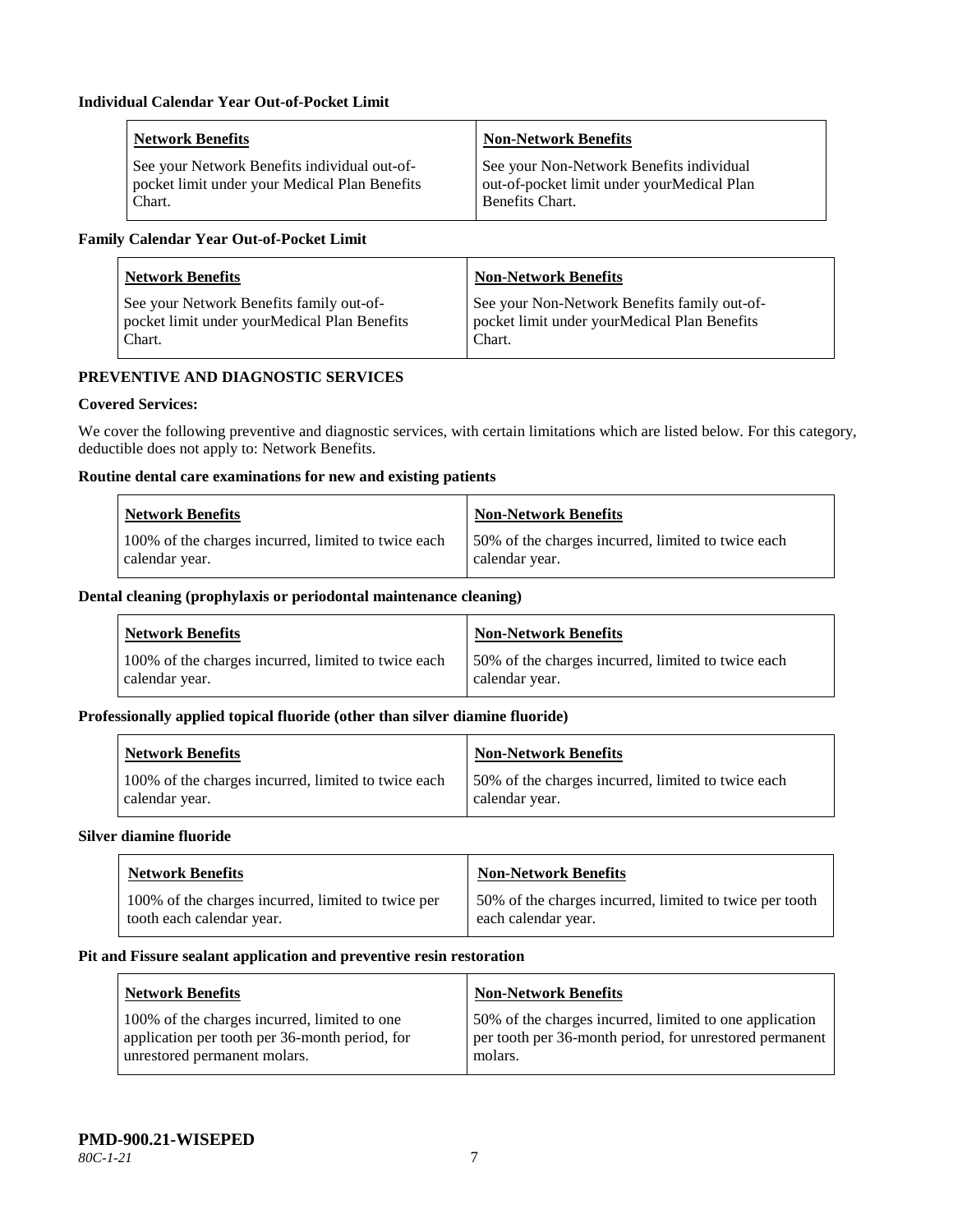#### **Bitewing x-rays**

| <b>Network Benefits</b>                             | Non-Network Benefits                               |
|-----------------------------------------------------|----------------------------------------------------|
| 100% of the charges incurred, limited to twice each | 50% of the charges incurred, limited to twice each |
| calendar year.                                      | calendar year.                                     |

#### **Full mouth or panoramic x-rays**

| <b>Network Benefits</b>                             | <b>Non-Network Benefits</b>                              |
|-----------------------------------------------------|----------------------------------------------------------|
| 100% of the charges incurred, limited to once every | 50% of the charges incurred, limited to once every sixty |
| sixty months.                                       | months.                                                  |

#### **Other x-rays, except as provided in connection with orthodontic diagnostic procedures and treatment**

| <b>Network Benefits</b>       | <b>Non-Network Benefits</b>  |
|-------------------------------|------------------------------|
| 100% of the charges incurred. | 50% of the charges incurred. |

#### **Space maintainers (fixed or removable appliances designed to prevent adjacent and opposing teeth from moving)**

| <b>Network Benefits</b>                              | Non-Network Benefits                                |
|------------------------------------------------------|-----------------------------------------------------|
| 100% of the charges incurred for lost primary teeth. | 50% of the charges incurred for lost primary teeth. |

#### **Evaluations that are not routine and periodic, including: problem-focused evaluations (either limited or detailed and extensive), periodontal evaluations, and evaluations for insureds under the age of 3 which include counseling with the primary caregiver**

| <b>Network Benefits</b>       | <b>Non-Network Benefits</b>  |
|-------------------------------|------------------------------|
| 100% of the charges incurred. | 50% of the charges incurred. |

#### **Screening or assessments of a patient**

| <b>Network Benefits</b>                                               | Non-Network Benefits                                                  |
|-----------------------------------------------------------------------|-----------------------------------------------------------------------|
| 100% of the charges incurred, limited to twice each<br>calendar year. | 150% of the charges incurred, limited to twice each<br>calendar year. |

#### **Not Covered:**

- Diagnostic testing that is performed and billed as a separate procedure such as collection of microorganisms for culture, viral cultures, genetic testing for susceptibility or oral disease and caries susceptibility tests. This includes all oral pathology and laboratory testing charges.
- Additional charges for office visits that occur after regularly scheduled hours, office visits for observation, missed appointments or appointments cancelled on short notice.
- Cone beam CT capture and interpretation.
- Oral hygiene instruction.
- Removal of fixed space maintainers.
- Hospital, home and extended care facility visits by dental providers.
- Maxillofacial MRI, maxillofacial ultrasound and sialoendoscopy capture and interpretation.
- Post processing of image or image sets.
- Caries risk assessment and documentation.
- Charges for unspecified procedures.
- See "Services Not Covered" in item 3. of this Amendment.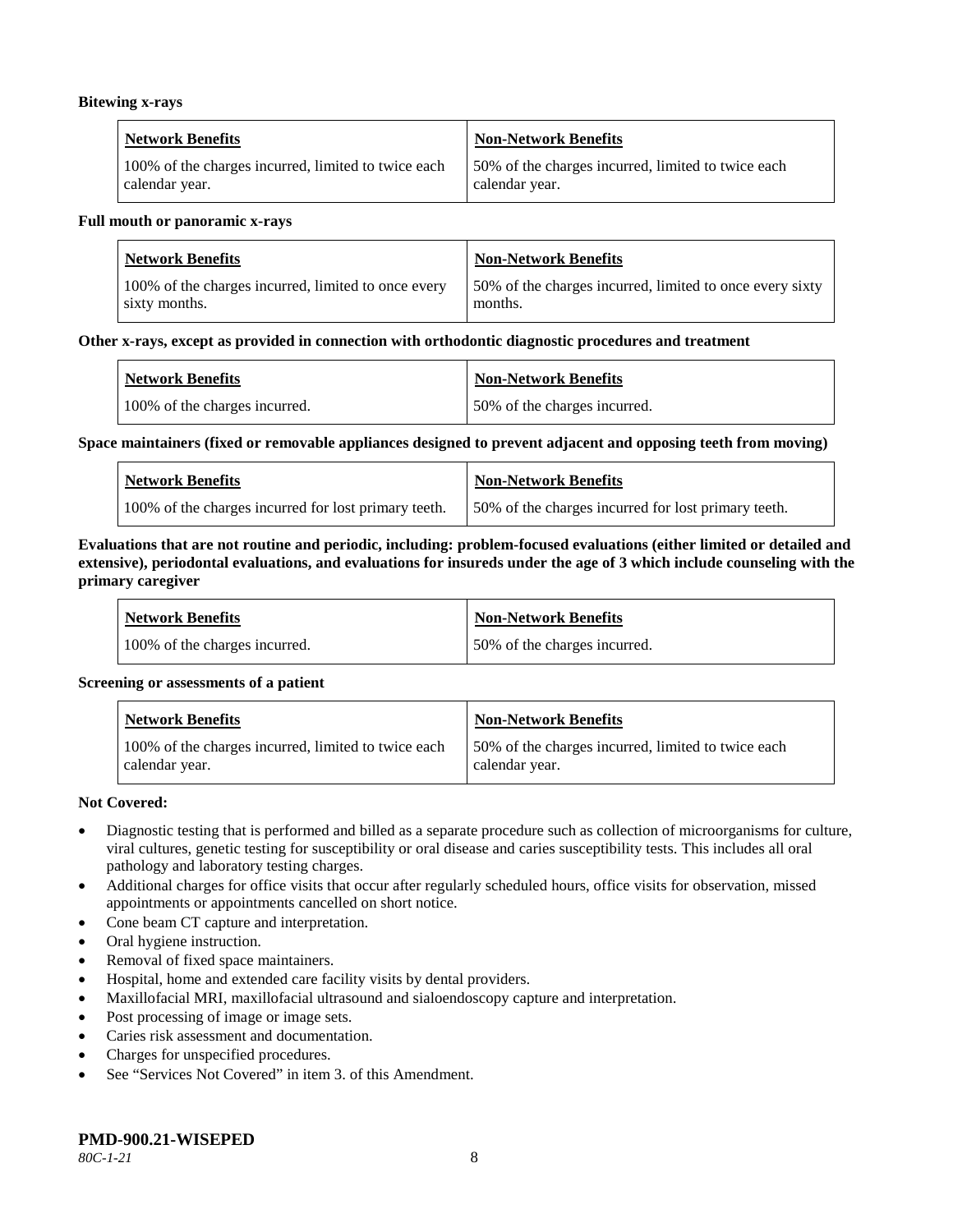#### **BASIC SERVICES**

#### **Covered Services:**

We cover the following services:

# *Basic I Services*

## **Consultations**

| <b>Network Benefits</b>      | Non-Network Benefits         |
|------------------------------|------------------------------|
| 80% of the charges incurred. | 50% of the charges incurred. |

## **Emergency treatment for relief of pain**

| <b>Network Benefits</b>      | <b>Non-Network Benefits</b>  |
|------------------------------|------------------------------|
| 80% of the charges incurred. | 50% of the charges incurred. |

**Regular restorative services (fillings) other than posterior composites. Restorations using customary restorative materials and stainless steel crowns are covered, when dentally necessary due to loss of tooth structure as a result of tooth decay or fracture.**

| <b>Network Benefits</b>       | <b>Non-Network Benefits</b>  |
|-------------------------------|------------------------------|
| 180% of the charges incurred. | 50% of the charges incurred. |

**Regular restorative services (fillings)** - posterior composites (white fillings on bicuspids and molars). Restorations using customary restorative materials and preventive resin restorations are covered, when dentally necessary due to loss of tooth structure as a result of tooth decay or fracture.

| Network Benefits             | Non-Network Benefits         |
|------------------------------|------------------------------|
| 80% of the charges incurred. | 50% of the charges incurred. |

**Oral Surgery** - non-surgical extraction for the restoration of dental function. General anesthesia or intravenous sedation is covered, when dentally necessary, when provided by the attending dentist in a dental office setting and required to perform a covered dental procedure.

| Network Benefits             | <b>Non-Network Benefits</b>  |
|------------------------------|------------------------------|
| 80% of the charges incurred. | 50% of the charges incurred. |

#### **Periodontics (Gum Disease) - non-surgical treatment**

| <b>Network Benefits</b>                            | <b>Non-Network Benefits</b>                        |
|----------------------------------------------------|----------------------------------------------------|
| 80% of the charges incurred, limited to once every | 50% of the charges incurred, limited to once every |
| 24 months for non-surgical treatment.              | 24 months for non-surgical treatment.              |

#### **Endodontics I - Endodontic Pulp Therapy and Pulpotomy Services (other than pulpal regeneration)**

| <b>Network Benefits</b>      | Non-Network Benefits         |
|------------------------------|------------------------------|
| 80% of the charges incurred. | 50% of the charges incurred. |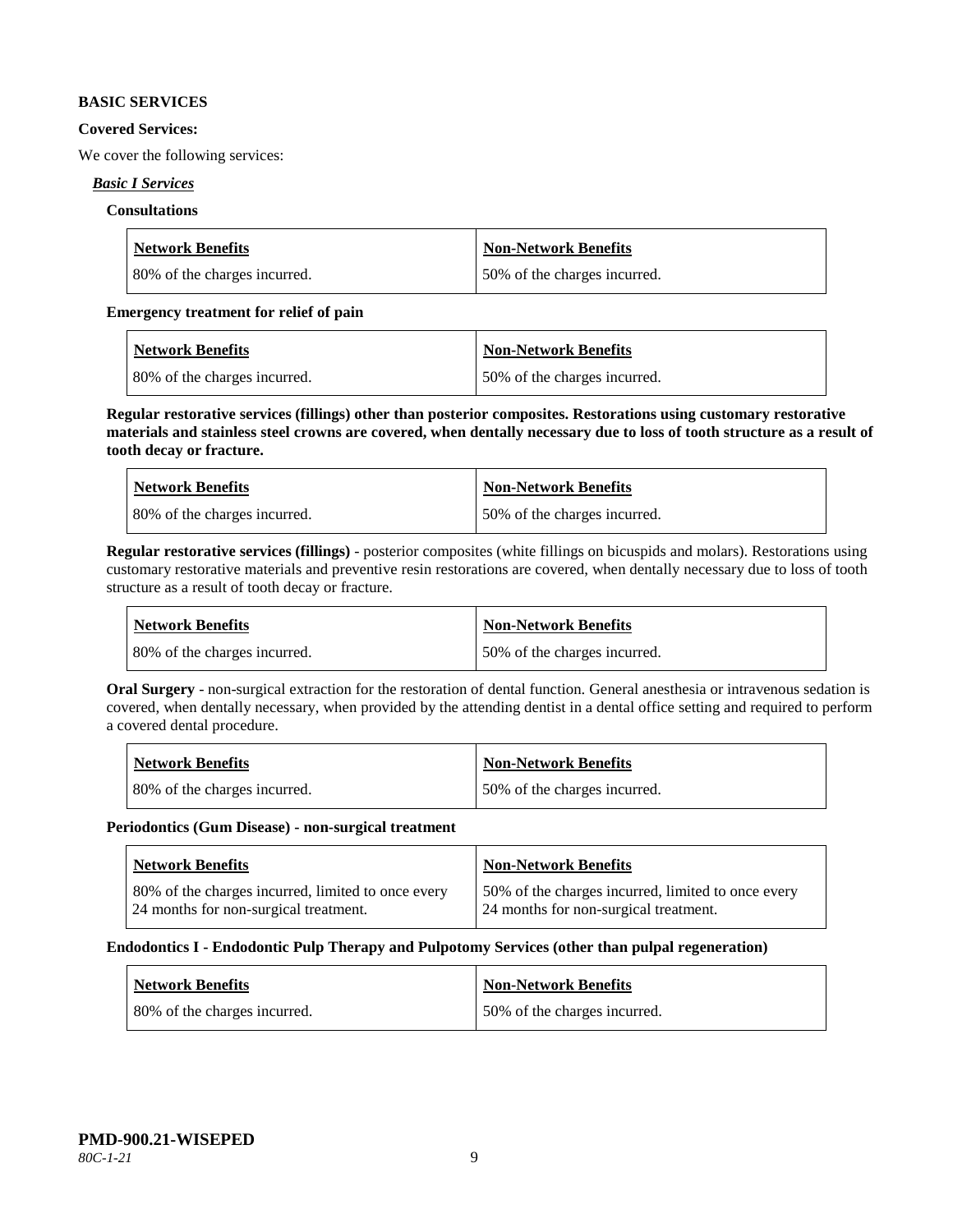#### **Endodontics II - All Other Endodontic Services (including pulpal regeneration)**

| <b>Network Benefits</b>      | <b>Non-Network Benefits</b>  |
|------------------------------|------------------------------|
| 80% of the charges incurred. | 50% of the charges incurred. |

#### *Basic II Services*

**Oral Surgery** - other than non-surgical extraction for the restoration of dental function. Services include, but are not limited to, removal of impacted teeth, incision or drainage of abscesses and removal of exostosis. General anesthesia or intravenous sedation is covered, when dentally necessary, when provided by the attending dentist in a dental office setting and required to perform a covered dental procedure.

| <b>Network Benefits</b>      | <b>Non-Network Benefits</b>  |
|------------------------------|------------------------------|
| 80% of the charges incurred. | 50% of the charges incurred. |

#### **Periodontics (Gum Disease) - surgical treatment**

| <b>Network Benefits</b>                            | <b>Non-Network Benefits</b>                        |
|----------------------------------------------------|----------------------------------------------------|
| 80% of the charges incurred, limited to once every | 50% of the charges incurred, limited to once every |
| 36 months for surgical treatment.                  | 36 months for surgical treatment.                  |

# **Limitations:**

• Collection and application of autologous blood concentrate product is limited to once every 36 months.

# **Not Covered:**

- Periodontal splinting.
- Orthognathic surgery (surgery to reposition the jaws).
- Harvest of bone for use in autogenous grafting procedure.
- Charges for surgical procedures for isolation of a tooth with a rubber dam.
- Non-intravenous conscious sedation, and drugs to treat anxiety or pain.
- Charges for endodontic endosseous implants.
- Charges for intentional reimplantation (including necessary splinting).
- Charges for canal preparation and fitting of preformed dowel or post.
- Charges for temporary crowns for fractured teeth.
- Charges for surgical placement of a temporary anchorage device.
- Charges for autogenous or nonautogenous osseous, osteoperiosteal or cartilage graft of the mandible or maxilla.
- Charges for anatomical crown exposure.
- Charges for the placement of a restorative foundation for an indirect restoration.
- Charges for periradicular services and bone grafts or other material used in conjunction with periradicular surgery.
- Charges for unspecified procedures.
- See "Services Not Covered" in item 3. of this Amendment.

# **SPECIAL SERVICES**

#### **Covered Services:**

We cover the following services:

**Special Restorative Care** – extraorally fabricated or cast restorations (crowns, inlays and onlays) are covered when teeth cannot be restored with customary restorative material and when dentally necessary due to the loss of tooth structure as a result of tooth decay or fracture. If a tooth can be restored with a customary restorative material, but an onlay, crown, jacket, indirect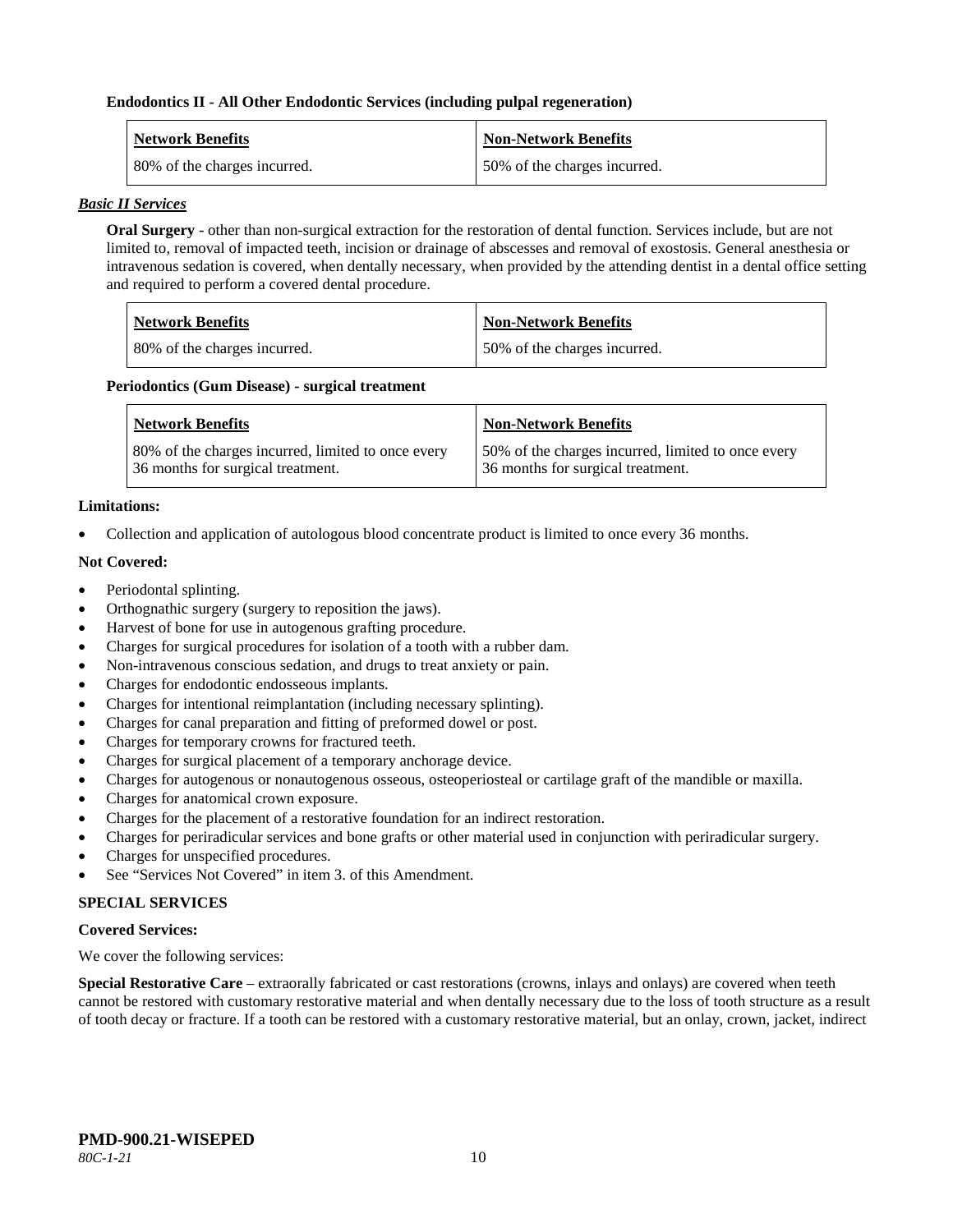composite or porcelain/ceramic restoration is selected, benefits will be calculated using the charge appropriate to the equivalent customary restorative material.

| <b>Network Benefits</b>      | <b>Non-Network Benefits</b>  |
|------------------------------|------------------------------|
| 80% of the charges incurred. | 50% of the charges incurred. |

#### **Repair or recementing of crowns, inlays and onlays**

| <b>Network Benefits</b>      | <b>Non-Network Benefits</b>  |
|------------------------------|------------------------------|
| 80% of the charges incurred. | 50% of the charges incurred. |

#### **Limitations:**

• Benefit for the replacement of a crown or onlay will be provided only after a five year period measured from the date on which the procedure was last provided, whether under this Amendment or not.

#### **Not Covered:**

- Gold foil restorations.
- Onlays, veneers or partial crowns fabricated from extraorally cured composite resin or porcelain
- Charges for unspecified procedures.
- See "Services Not Covered" in item 3, of this Amendment.

# **PROSTHETIC SERVICES**

#### **Covered Services:**

We cover the following services:

**Bridges** - initial installation of fixed bridgework to replace missing natural teeth, replacement of an existing fixed bridgework by a new bridgework, the addition of teeth to an existing bridgework, and repair or recementing of bridgework are covered. A given prosthetic appliance for the purpose of replacing an existing appliance will be provided when satisfactory evidence is presented that the new prosthetic appliance is required to replace one or more teeth extracted after the existing bridgework was installed.

| <b>Network Benefits</b>      | <b>Non-Network Benefits</b>  |
|------------------------------|------------------------------|
| 80% of the charges incurred. | 50% of the charges incurred. |

**Dentures -** initial installation of full removable dentures to replace missing natural teeth and adjacent structures and adjustments during the six-month period following installation are covered. If a satisfactory result can be achieved through the utilization of standard procedures and materials but a personalized appliance is selected, or one which involves specialized techniques, the charges appropriate to the least costly appliance are covered. Replacement of an existing full removable denture by a new denture is covered. A given prosthetic appliance for the purpose of replacing an existing appliance will be provided when satisfactory evidence is presented that the new prosthetic appliance is required to replace one or more teeth extracted after the existing denture was installed. Repair of dentures, or relining or rebasing of dentures more than six months after installation of an initial or replacement denture are covered.

| <b>Network Benefits</b>      | <b>Non-Network Benefits</b>  |
|------------------------------|------------------------------|
| 80% of the charges incurred. | 50% of the charges incurred. |

**Partial Dentures** - Surveyed crowns which are not restorative but which are dentally necessary to facilitate the placement of a removable partial denture are covered. Initial installation of partial removable dentures to replace missing natural teeth and adjacent structures and adjustments during the six-month period following installation are covered. If a satisfactory result can be achieved by a standard cast chrome or acrylic partial denture, but a more complicated design is selected, the charges appropriate to the least costly appliance are covered. Replacement of an existing partial denture by a new denture, or the addition of teeth to an existing partial removable denture is covered. A given prosthetic appliance for the purpose of replacing an existing appliance will be provided when satisfactory evidence is presented that the new prosthetic appliance is required to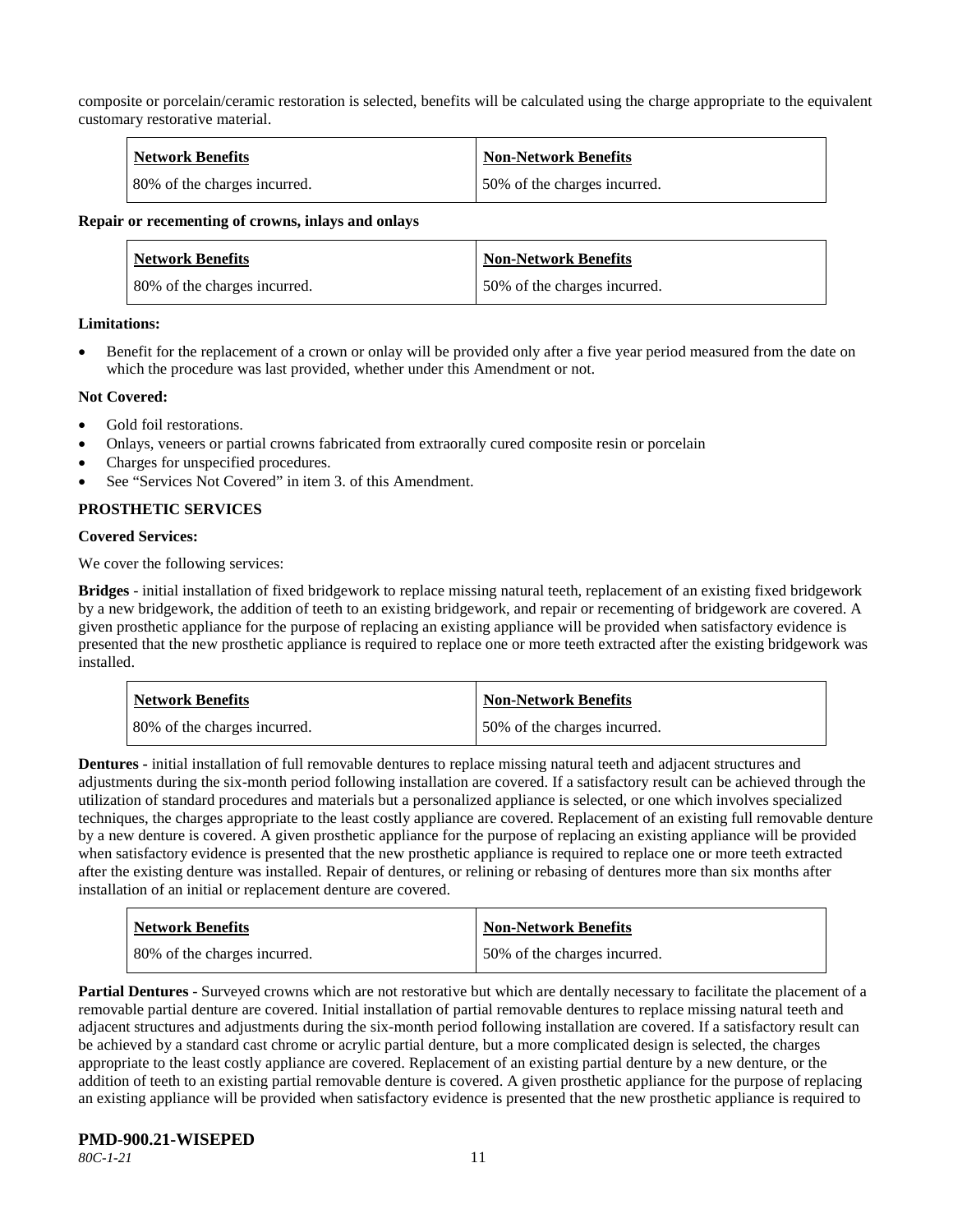replace one or more teeth extracted after the existing denture was installed. Repair of dentures, or relining or rebasing of dentures more than six months after installation of an initial or replacement denture are covered.

| <b>Network Benefits</b>      | Non-Network Benefits         |
|------------------------------|------------------------------|
| 80% of the charges incurred. | 50% of the charges incurred. |

**Occlusal guards** – occlusal guards for the treatment of bruxism are covered, including repair and relining of occlusal guards.

| <b>Network Benefits</b>      | <b>Non-Network Benefits</b>  |
|------------------------------|------------------------------|
| 80% of the charges incurred. | 50% of the charges incurred. |

#### **Tissue Conditioning**

| <b>Network Benefits</b>      | <b>Non-Network Benefits</b>  |
|------------------------------|------------------------------|
| 80% of the charges incurred. | 50% of the charges incurred. |

#### **Limitations:**

- Benefit for replacement of a prosthetic appliance will be provided only (a) if the existing appliance cannot be made serviceable, and (b) after a 5 year period measured from the date on which it was installed, whether under this Amendment or not.
- Occlusal guards are limited to one every 12 months, for insureds age 13 or older.

#### **Not Covered:**

- Services for replacement of any missing, lost or stolen dental or implant-supported prosthesis.
- Services related to a prosthetic appliance which was installed or delivered more than 60 days after termination of coverage.
- Interim prostheses.
- Connector bars, stress breakers and precision attachments.
- Provisional pontics, crowns and retainer crowns.
- Copings.
- Charges for unspecified procedures.
- See "Services Not Covered" in item 3. of this Amendment.

#### **DENTAL IMPLANT SERVICES**

#### **Covered Services:**

We cover, **if dentally necessary**:

- the surgical placement of an implant body to replace missing natural teeth;
- removal and replacement of an implant body that is not serviceable and cannot be repaired after a period of at least five years from the date that the implant body was initially placed;
- initial installation of implant-supported prosthesis (crowns, bridgework and dentures) to replace missing teeth;
- replacement of an existing implant-supported prosthesis by a new implant-supported prosthesis, or the addition of teeth to an existing implant-supported prosthesis. We will replace an existing implant-supported prosthesis when satisfactory evidence is presented that (a) the new implant-supported prosthesis is required to replace one or more teeth extracted after the existing implant-supported prosthesis was installed, or (b) the existing implant-supported prosthesis cannot be made serviceable;
- repair of implant-supported prosthesis;
- other related implant services.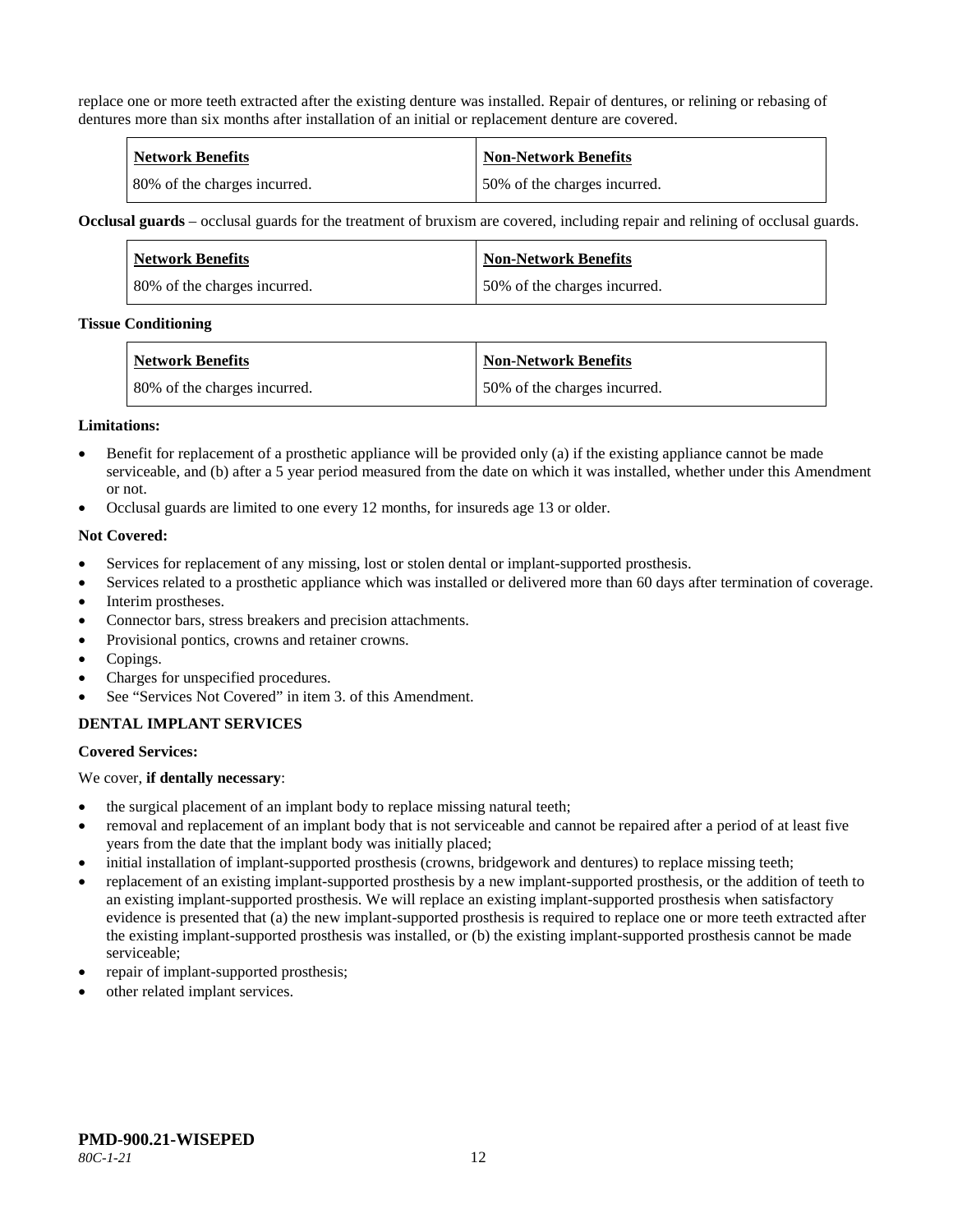**Decisions about dental necessity are made by HealthPartners Insurance Company**'**s dental directors, or their designees. If the dental directors or their designees determine that a tooth or an arch can be restored with a standard prosthesis or restoration, no benefits will be allowed for the individual implant or implant procedure. For the second phase of treatment (the prosthodontics phase of placing the implant crown, bridge, denture or partial denture), we will base benefits on the least costly, professionally acceptable alternative treatment.**

| <b>Network Benefits</b>      | <b>Non-Network Benefits</b>  |
|------------------------------|------------------------------|
| 80% of the charges incurred. | 50% of the charges incurred. |

#### **Limitations:**

- Benefit for replacement of an existing implant-supported prosthesis that cannot be made serviceable will be provided only after a five year period measured from the date that the implant-supported prosthesis was initially placed, whether under this Amendment or not.
- Endosteal implants, surgical placement of an interim implant body, eposteal implants, transolsteal implants (including hardware), implant-supported complete or partial dentures, connecting bars, abutments, implant-supported crowns, and abutment supported retainers are limited to once every 5 years.
- Radiographic/surgical implant indexing is limited to once every 5 years.

# **Not Covered:**

- Charges for interim abutments or custom abutments, including placement.
- Charges for unspecified procedures.
- See "Services Not Covered" in item 3. of this Amendment.

# **EMERGENCY DENTAL CARE SERVICES**

#### **Covered Services:**

We cover emergency dental care provided by network or non-network providers to the same extent as eligible dental services specified above and subject to the same deductibles, percentages and maximums.

| <b>Network Benefits</b>                                                                                                                                                             | <b>Non-Network Benefits</b>                                                       |
|-------------------------------------------------------------------------------------------------------------------------------------------------------------------------------------|-----------------------------------------------------------------------------------|
| Coverage level is the same as corresponding Network   Coverage level is the same as corresponding Non-<br>Benefits, depending on the type of service provided,<br>such as fillings. | Network Benefits, depending on the type of service<br>provided, such as fillings. |

#### **Not Covered:**

See "Services Not Covered" in item 3. of this Amendment.

# **CLEFT LIP AND CLEFT PALATE SERVICES**

#### **Covered Services For Dependent Children:**

We cover dental services for treatment of cleft lip and cleft palate. Orthodontic treatment of cleft lip and cleft palate will be covered only if it meets the Covered Services criteria under "Orthodontic Services" below.

| <b>Network Benefits</b>                                                                                                                                                                                                                               | <b>Non-Network Benefits</b>                                                                                                                         |
|-------------------------------------------------------------------------------------------------------------------------------------------------------------------------------------------------------------------------------------------------------|-----------------------------------------------------------------------------------------------------------------------------------------------------|
| Coverage level is the same as corresponding Network   Coverage level is the same as corresponding Non-<br>Benefits, depending on the type of service provided,<br>such as Basic Services, Special Services or<br>Orthodontic Services, if applicable. | Network Benefits, depending on the type of service<br>provided, such as Basic Services, Special Services or<br>Orthodontic Services, if applicable. |

#### **Limitations:**

• To the extent that these services are covered under the medical services, they are not covered as Pediatric Dental services.